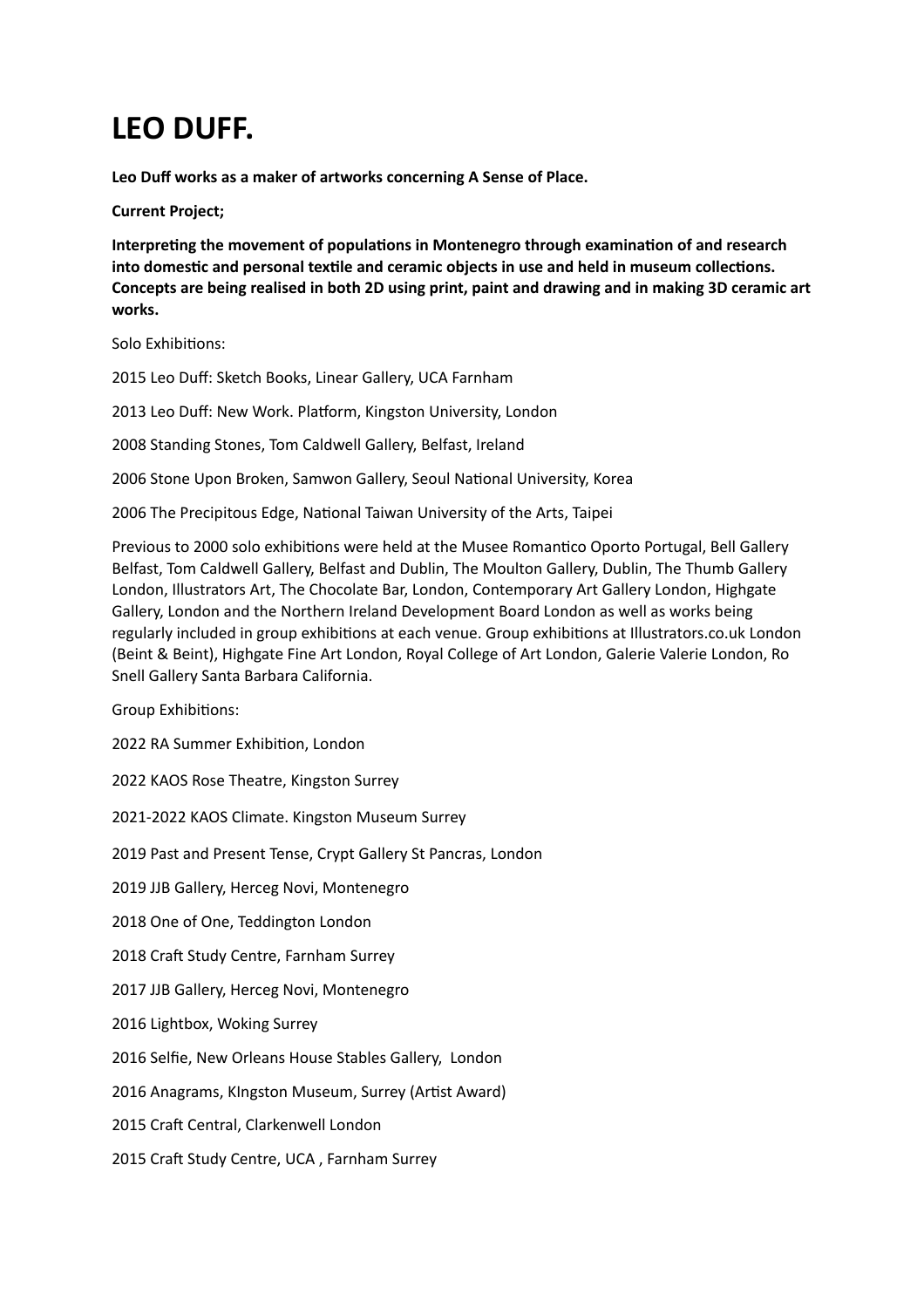2014 KAOS, Kingston Museum

2014 AiR, UCA Farnham Surrey

2014 In Transit, BBK Gallery, Oldenburg, Germany

2014 Baker Tilley Gallery, Guildford, Surrey

2014 Drawn Together, Riverside Gallery, Richmond, London

2013 Artists of Herceg Novi, Josip Bepo Benkovic Gallery, Herceg Novi, Montenegro

2013 Guest International Artist, The Winter Salon, Josip Bepo Benkovic Gallery, Herceg Novi Montenegro

2013 Then, Now and After, Brighton University

2013- 08 Tom Caldwell Gallery Christmas and summer Exhibitions, Belfast, Ireland

2010 The Xmas Exhibition, Carrie Neely at the Waterfront, Belfast, Ireland

2010 Touchstone, art+archaeology, Salisbury Museum, Salisbury International Arts Festival

2009 40 Artists, 40th Anniversary Exhibition, Tom Caldwell Gallery, Belfast

2009 The Ventral Surface, Oliver Holt Gallery, Sherborne

2009 Time and Being, Bower Ashton Gallery, University of the West of England, Bristol

2009 Without The Walls Which Do Not Last, University of Northampton

2009 Seven Artists respond to Cezanne The Brindley Arts Centre, Runcorn

2008 Drawing Stonehenge, The Whitworth Art Gallery, Manchester

2008 Abhar agus Meon (Materials and Mentalities), World Archaeological Congress, Dublin

2007 Interim Findings, Stonehenge Riverside Project, Wiltshire. 2006 Seven Artist-Seven Days. Williums Art Foundation, Mas Des Graviers, Provence, France. 2007 - 05 Kingston Open, Stanley Picker Gallery, Kingston Upon Thames, London. 2005 Four Now (Arts Councils of Ireland and Northern Ireland) Lewis Glucksman Gallery Cork. 2004 Brill Collection, Kingston Museum Surrey.2004 Ambit International Chelsea Arts Club London

Two Person Exhibitions:

2010 Monuments and Marks, Tom Caldwell Gallery, Belfast, Ireland with Christine Bowen. 2001 Galerie Majestic Oporto, Portugal with Martin Salisbury. 1999 Galerie Majestic Oporto, Portugal with Martin Salisbury.1996 Canning House, Belgrave Sq London with Martin Salisbury.1994 Galerie Valerie Brompton Rd London with Martin Salisbury

#### Collections:

Victoria and Albert Museum, Ulster Museum, Insurance Corporation of Ireland, London Lighthouse, Dept of the Environment, Arts Council (NI), Arts Council Ireland, Ulster Television, Earl of Antrim, Paul de Savary, Mary Robinson, Sir Terence Conran, Royal Borough of Kingston, Framlington Trusts, MMG.

Selected examples of commissioned work;

Design Groups: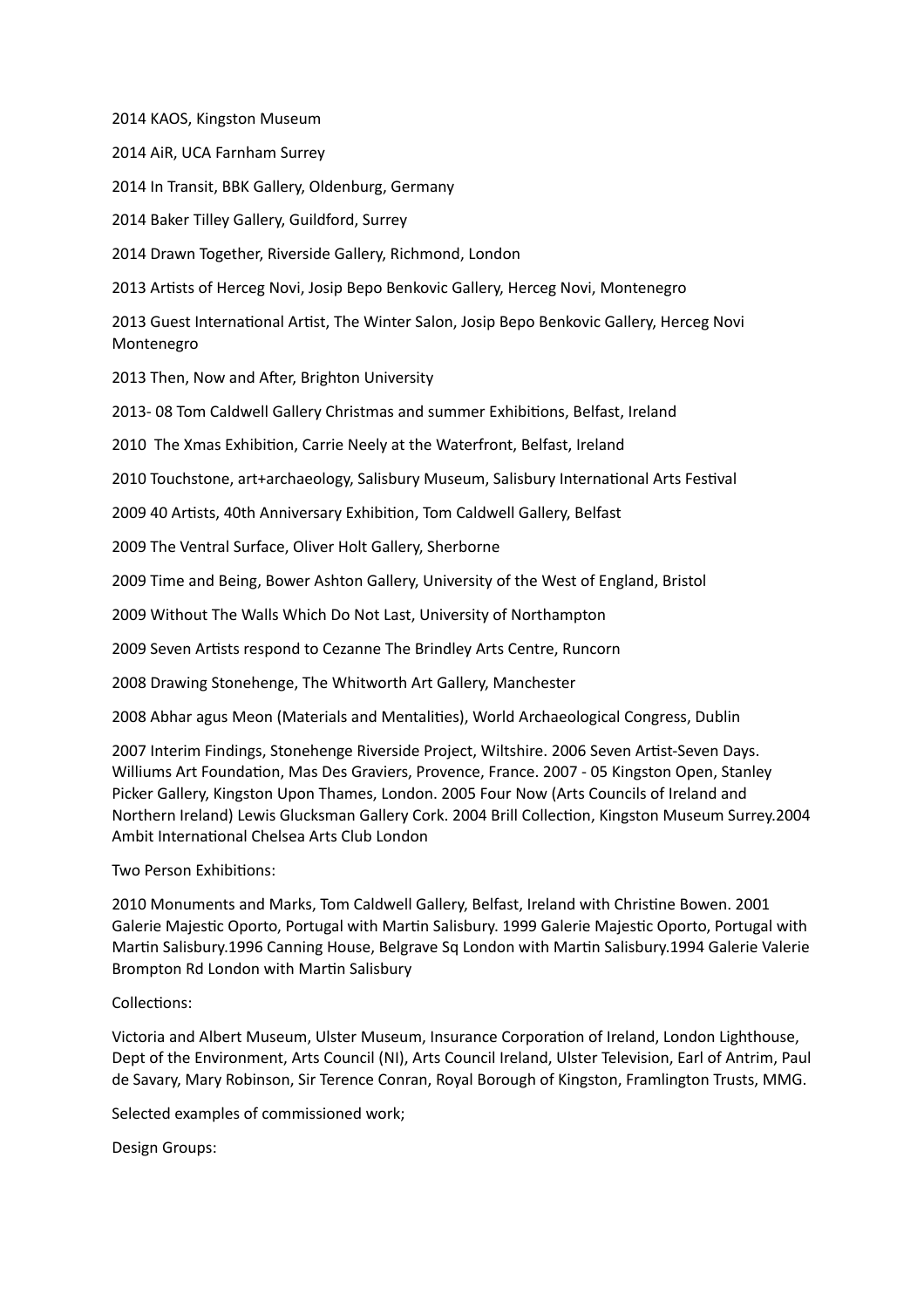Agenta, Germany/ B.D.F.M./Leo Burnett & Partners / Carroll Dempsey and Thirkell / Chrissie Charlton & Co/ The Design Group / Dorlands / E.D.M. / Grey (Dusseldorf) / Hutton and Staniford / Lowe Howard & Spink /Mc Carthy Cosby & Paul / Pentagram / MSC & Saatchi / Thumb Design

### Magazines:

Architects Journal, Crafts Magazine, Cosmopolitan, Economist, Elle (UK & Germany), The Fiction Magazine, Good Housekeeping, Harpers and Queen, Homes and Gardens, The Literary Review, Observer, Over 21, Sunday Times Magazine, Times newspapers, Vogue, Women's Journal, The World of Fine Wines.

## Publishers:

Appletree Press, Blackstaff Press, Bloomsbury Press, Chronicle Books (USA). Collins, Conran Octopus, Faber &Faber, Frances Lincoln Ltd, Heinemann, Longmans, Mitchell Beazley, MacDonalds Childrens Books, Oxford University Press, Pan, Penguin Viking (UK & USA), Quetzal Editores, Bertrand (Portugal), The Womens Press

## Others:

Allied Irish Bank, The Arts Council (NI), Barclays Bank, The Barbican Centre, BBC, BP Oil, Egon Ronay, EnglishTourist Board, Framlington Unit Trust, Jersey Wildlife Preservation Trust, Kingston Museum and Heritage Centre, London Weekend Television, Midland Bank, Morgan Motor Co, Nord Deutsche Landesbank, Northern Ireland Housing Executive, Paul de Savary/MMEC, Petros, Sainsburys, Vauxhall Motors, Wayside Inns, W.H. Smith, Hotel Andalucía California, The Wine Society, Wines of Portugal Co.

Research, Publications, Residencies & Committees

On going - Artist in Residence, UCA Farnham School of Craft and Design

2014 – ongoing, visiting professor at Beijing Women's University, China

2014 – ongoing, China, visiting professor and consultant, East China Normal University, Shanghai

2014 East China Normal University, Shanghai, (ECNU) series of lectures on using a sketch book

2014 Lecture at ZUST, Hangzhou, China

2013 – on going Fellow Royal Society of Arts

2013 East China Normal University, Shanghai, lecture Research Process and Development. The Work of Leo Duff

2013 Publication by Tsinghua University Press of Drawing –The Purpose and of Drawing –The Process

2013 Good Old Drawing, invited contributor, Haus Publishing

2012 Visiting International Professor and Artist in Residence, Beijing Womens University, China

2011 Visiting International Professor, residency at HUST, Wuhan, China

2009 Drawing –The Purpose, Creator and editor, Intellect Books UK, Chicago University Press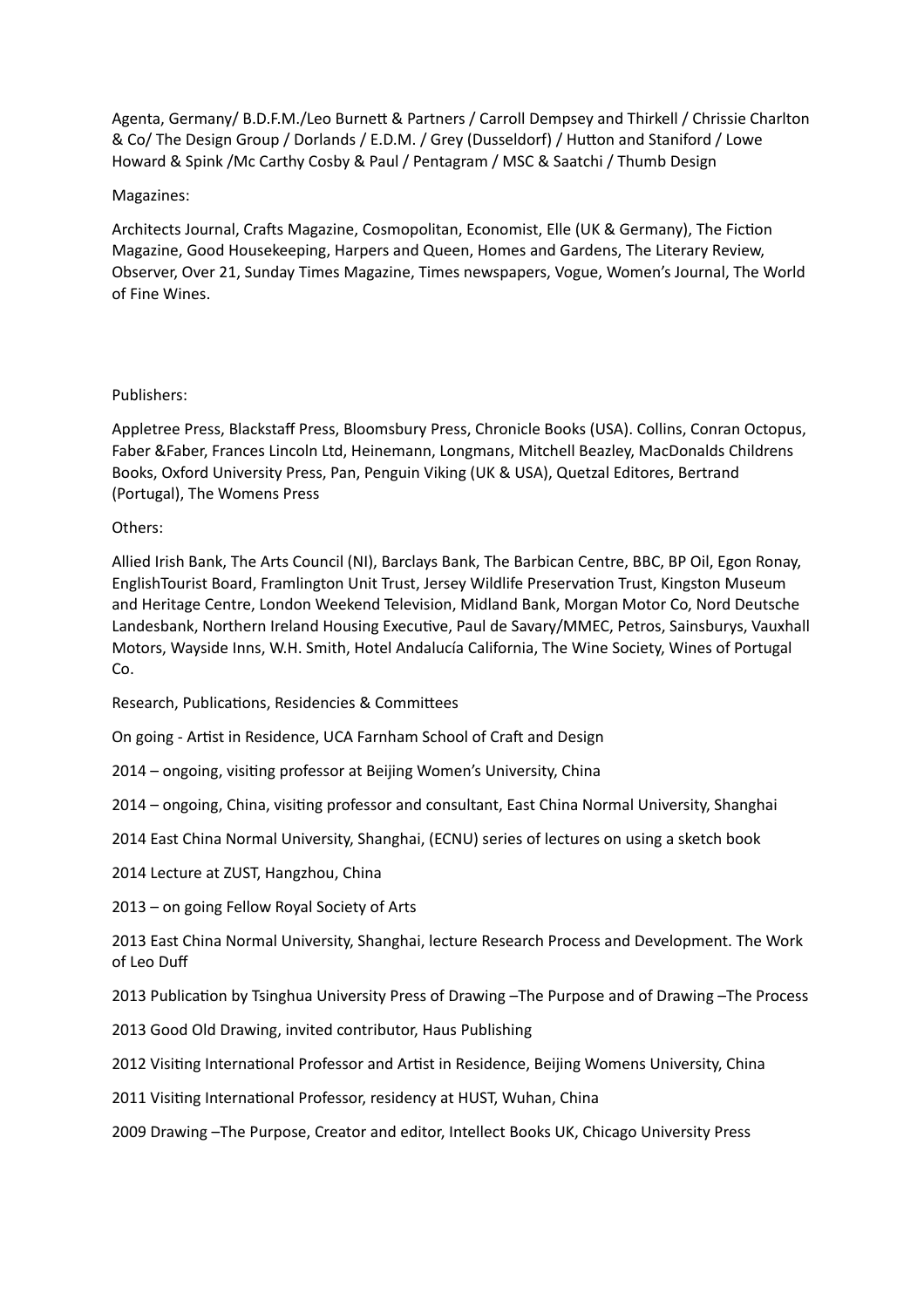2009 Xi'an College of Fine Art, Guest speaker, The Future of Art & Design Education in a Global Age, China

2009 Two Residencies, Salisbury and South West Museum

2007 - 08 - 09 Residencies Stonehenge Riverside Project, Wiltshire

2007 – current Co-Director artists+archaeology research group

2008 World Archaeology Congress, paper, (WAC) Dublin (June)

2008 Drawing Workshop, American University of Dubai

2008 Drawing Workshop, Safadi Foundation Tripoli, Lebanon

2007 Framing Practice Symposium, West Cork Arts Centre, Ireland

2006 Article about the Drawing Research of Leo Duff, ART magazine China

2006 Guest speaker at Perspectives on Drawing, IMMA (Irish Museum of Modern Art, Dubiln, Ireland)

2006 Residency at Taipei Artists Village Taiwan, 3 months

2005 Founder of Triptych, collaboration in drawing research between Kingston University, Loughborough University, Dublin Institute of Technology

2005 Article for IQ magazine (Intellect publishing) on the use of sketch books by Zandra Rhodes

2005 Speaker and organiser Drawing Research Network Symposium, Drawing -Responses to the Environment Stanley Picker Gallery, Kingston University London.

2005 Guest speaker at Sketch, symposium at Rabley Centre for Contemporary Drawing , Wiltshire

2005 - Committee member, Creative Committee, MOI (Museum of Illustration) London

2005 Keynote speaker, Drawing Thought, Duncan of Jordanstone College of Art & Design

2005 Guest speaker Research seminars, Research through Practice - Investigating Process, Glasgow School of Art

2005 Series of lectures in Shanghai, Beijing, Chongqing concerning drawing in the creative process

2005 Series of lectures+ workshops Taiwan (National Fine Arts Museum and Taipei Story House) about drawing and illustration

2001 – 2005 Council member of The Association of Illustrators

2004 Lectures + workshops in India (British Council Gallery Delhi, Prince of Wales Museum Mumbai) on drawing and creative process

2004 - Editorial panel Tracey, on line journal for drawing (Loughborough University)

2004 Creator, Editor and contributor Drawing – The Process, Intellect Books UK

2004 Revised edition Port and the Douro, Mitchell Beazley (22 illustrations)

2004 Creator, Editor and contributor Drawing –The Process, CD ROM, Kingston University

2004 – current Editorial panel, Journal of Education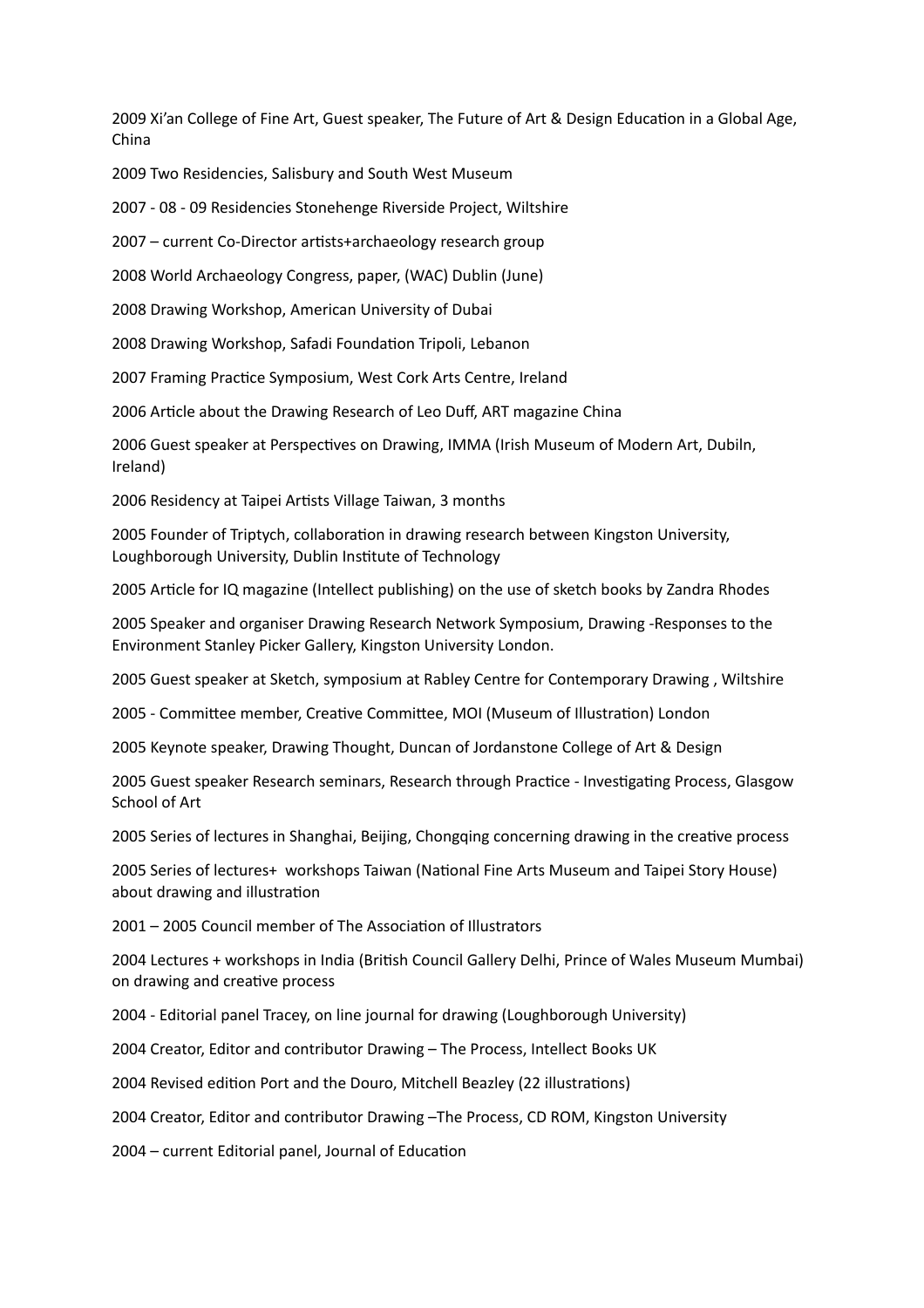2004 Lectures + workshops in Lebanon ( Lebanese American University and British Council) on drawing and creative processes.

2003 Residency at Cill Railaig Artists Centre, Co Kerry

2003 Creator of International conference (and nationally touring exhibition)at Kingston University, Drawing – The Process

2003 Recipient of AHRB Small Grant for research into Drawing as Process

2003 Keynote speaker Drawing Symposium, Chinese Art & Design Academies, Xi'an China, contributor travelling exhibition of drawing in China.

2003 Lectures + workshops in Lebanon (Lebanese American University and British Council on drawing and creative processes.

2002 Residency at The Tower (Stay Here and Make Art) Co Antrim

2002 Publication of series of drawings in Ambit

2002 Article with accompanying illustrations Artist and Illustrators Magazine

2002 Publication The Wines of Portugal, Quetzel Editores. Lisbon Portugal

2002 Publication The Wines of Portugal, (26 illustrations) Faber and Faber

2001 Editorial for the Association of Illustrators Journal, Drawing as Process,

2001 Publication Port and the Douro, Quetzel Editores. Lisbon Portugal,

2001 Winner, Drawing Inspiration Award, Campaign for Drawing

2000 Runner up, Drawing Inspiration Award, Campaign for Drawing

2000 Paper, Drawing and Education, De Marco symposium, SPG.

2001 Key note speaker on Drawing, Art Trail, Crawford Museum and Art Gallery Cork

2000 Article with accompanying illustrations, Drawing Together, LINE, Anglia Polytechnic University

(journal on drawing, location drawing issue)

Publication previous to 2000: 1999 Publication, Port and the Douro, Faber and Faber (22 illustrations) 1999 Introduction to Vesalius Drawings Study Exhibition, Stanley Picker Gallery. 1999 Editorial for 'Tracey', Loughborough Drawing Research www site, Mapping and Memory issue

Selected major works previous to 2000:: 1993 Californian Wines, The Wine Society, UK, sole artist for publication An Ulster Yearbook, Appletree Press, Ireland/Chronical Books, USA. 1992 Port Wines, The Wine Society, UK, sole artist for publication. 1991 A Dublin Yearbook, Appletree Press, Ireland/ Chronical Books, USA, sole artist for publication. 1990 An Ulster Yearbook, Appletree Press, Ireland/ Chronical Books, USA, sole artist for publication

Education

MA RCA. Royal College of Art, London, BA Hons University of Brighton

Academic Roles

2013 –2014 Consultant and Visiting Professor, The Design School, East China Normal University (ECNU) Shanghai China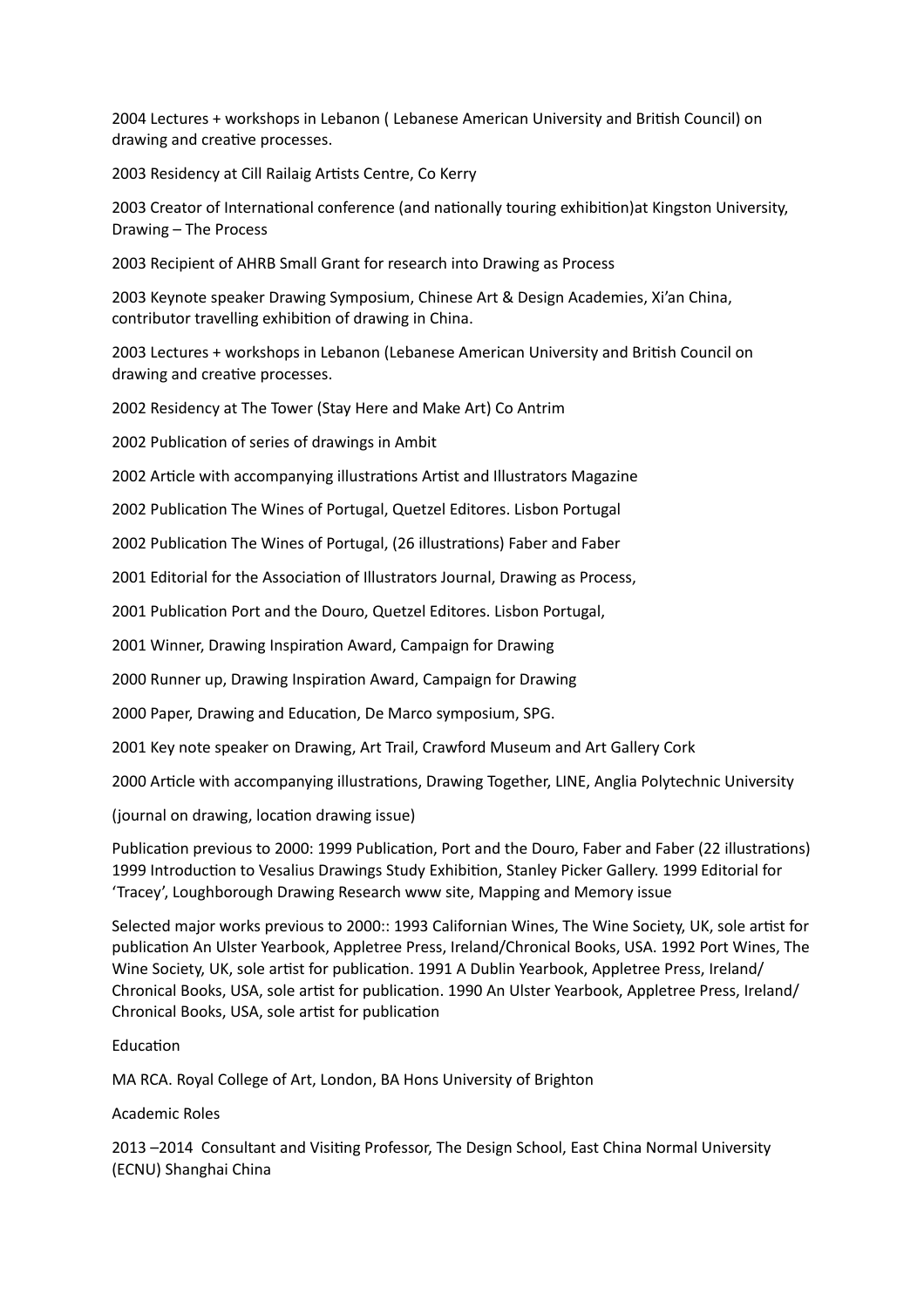Honorary Fellowship, Faculty of Art, Design & Architecture, Kingston University London

2007 -2013 Academic Director of Overseas Development. Active researcher, Drawing

2005 - 2006 Research Fellow, Kingston University London

2003 - 2007 Research Group Leader, Drawing as Process

2001 - 2006 Course Director, MA Drawing as Process

2001 - 2006 International Director

External Examining:

2018- External examiner BA Visual Communication Gengdan Institute, Beijing University of Technology

2012 External Examiner PhD, Lancaster University

2011 External Examiner PhD, Anglia Ruskin University, Cambridge

2010 External Examiner PhD, Anglia Ruskin University, Cambridge

2006 - 2009 MA Sequential Illustration and MA by Project, University of Brighton

2008 External examiner PhD, Manchester Metropolitan University

2007 External examiner, MPhil LJM University

2000 -2005 External Examiner, Camberwell College of Art, MA Drawing

2004 External examiner PhD at Loughborough University

2003 External examiner PhD at Liverpool John Moores University

2004 External Examiner PhD, Anglia Ruskin University & Homerton College Cambridge

2000-2004 Swindon College, BA Illustration,

2002-2004 University of Derby, BA Illustration

2000 Camberwell College of Art, external validator, MA Drawing

Previous to 2000 External Examiner. BA Hons (Visual Communication) Dublin Institute of Technology, BAHons Illustration UWE (Bristol), BAHons Illustration Bath Spa University , External Validator, BA Hons Children Book Illustration. NEWI.

Previous Visiting Lecturer, fractional and external appointments (Drawing, Illustration, Graphic Design and Printmaking) Kingston University, Watford School of Art, University of Northumbria at Newcastle, City and Guilds of London Art School, Anglia Polytechnic University, Brighton University, National College of Art and Design, Dublin, Kent Institute, Camberwell College of Art, Norwich School of Art, Coventry University, St. Martins School of Art, Maidstone School of Art. University of Ulster, Glasgow School of Art, Dublin Institute of Technology, Royal College of Art.

#### **Current Project**

**Leo Duff is working on a project to create 2 and 3 D artworks and artefacts interpreting the movement of populations in Montenegro through time. This involves research into the history of the country and examination of domestic and personal textile and ceramic objects held in museum collections and currently in use. Seeking out discarded, damaged and lost objects Leo Duff has**